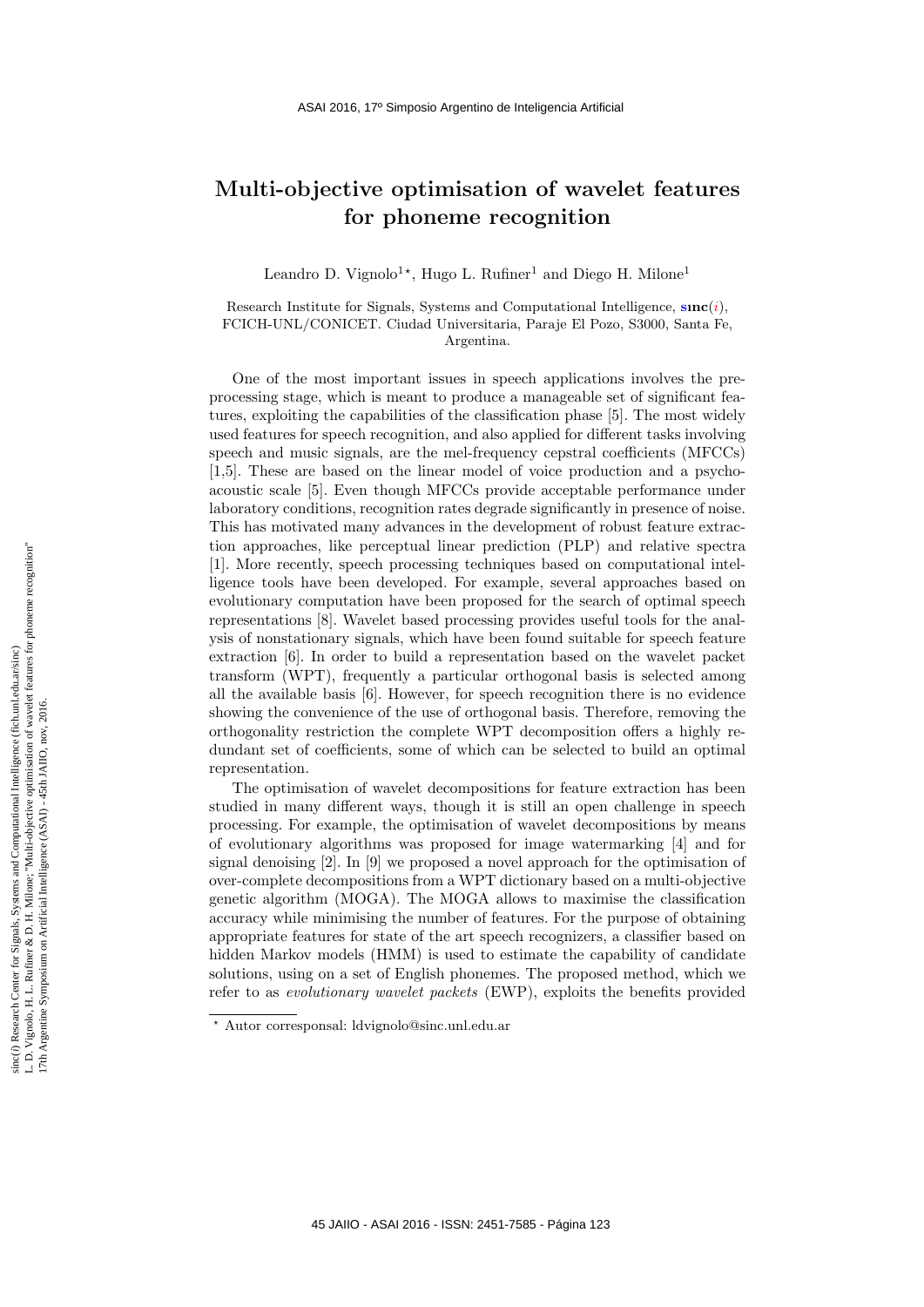2 L.D. Vignolo, H.L. Rufiner , D.H. Milone



Fig. 1: General scheme of the proposed multi-objective optimisation method.

by multi-objective evolutionary optimisation in order to find a better speech representation. Fig. 1 illustrates the general scheme of this approach.

The MOGA was proposed for the selection of the optimal feature set based on the WPT decomposition for phoneme recognition. The objective functions should evaluate the representation suggested by a given chromosome, providing measures which are relevant for this particular problem. The candidate solutions represented by the individuals in the population of the MOGA are defined by chromosomes composed of binary genes, each of which corresponds to a specific wavelet coefficient. The first target function evaluates the selected feature subset, providing a measure of classification performance. A classifier is used as the first objective function, so that the accuracy is obtained for each evaluated individual. This classifier is trained on a corpus of isolated phonemes, and the accuracy obtained on a test set is the return value of the first objective function  $(F_a)$ . It is also desired to obtain a speech representation containing the smallest number of coefficients, which is known to be beneficial for the recognition with HMM based in gaussian mixtures. Therefore, the second target function takes into account the number of selected coefficients, favouring smaller subsets. This objective function was defined as  $F_d = 1 - \frac{n_s}{l}$ , where  $n_s$  is the number of selected coefficients and l is the chromosome length.

For the experiments phonetic data was extracted from the TIMIT English speech database [3], considering a set of isolated phonemes including  $/b/$ ,  $/d/$ , /eh/, /ih/ and /jh/. The classification performance of the optimised representation was evaluated under several types of noise, comparing the evolutionary wavelet decomposition  $(EWP.b+DA<sup>1</sup>)$  with the reference representations MFCC+DA and PLP+DA. Even though EWP.b+DA was optimised using clean signals, it allowed to obtain important improvements at low SNR levels.

The results (Table 1) show that the space of the optimised features increases class separation, providing important classification improvements in comparison to state-of-the-art robust features. Therefore, the proposed strategy stands as an alternative pre-processing methodology to obtain robust speech features, allowing to improve the classification performance in the presence of noise.

The optimisation led to a highly redundant representation, which is able to exploit redundancy in order to increase robustness. However, less than 25% of the

 $^{\rm 1}$  DA means that the delta and acceleration coefficients are appended to the feature vector.